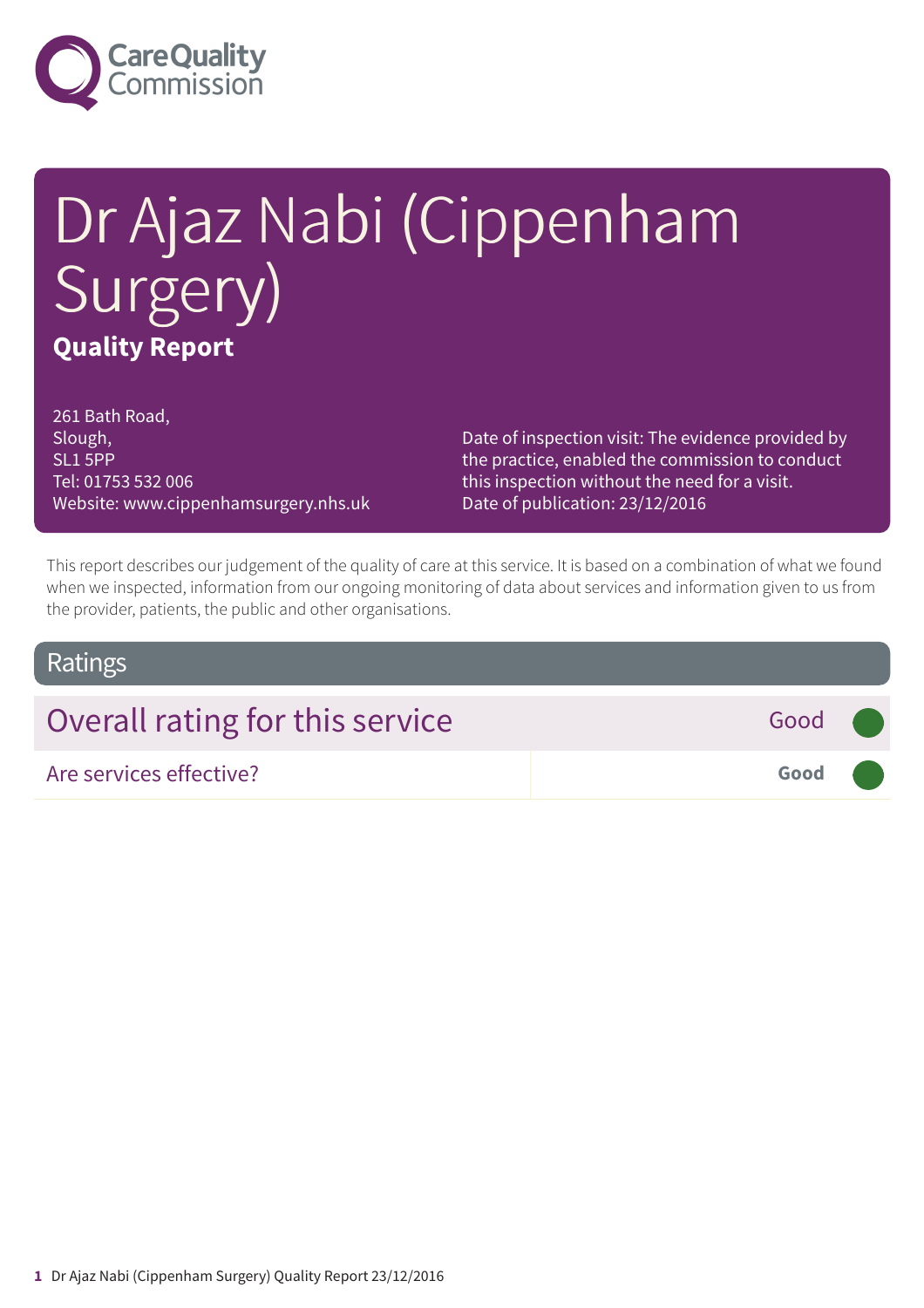# Summary of findings

### **Contents**

| Summary of this inspection                     | Page           |
|------------------------------------------------|----------------|
| Overall summary                                | $\mathcal{L}$  |
| The five questions we ask and what we found    | $\overline{4}$ |
| Detailed findings from this inspection         |                |
| Our inspection team                            | 5              |
| Background to Dr Ajaz Nabi (Cippenham Surgery) | .5             |
| Why we carried out this inspection             | 5              |
| How we carried out this inspection             | 5              |

### Overall summary

#### **Letter from the Chief Inspector of General Practice**

In February 2016, during our previous comprehensive inspection of Dr Ajaz Nabi (also known locally as Cippenham surgery), we found issues relating to the effective delivery of healthcare services at this practice. As a result of this inspection, we asked the practice to make further improvements, in order to encourage the uptake of health promotion services offered at this practice. Health promotion is a process which a practice can use to help patients improve their health and wellbeing. Health promotion can involve a range of activities, from encouraging and advertising flu vaccines, to promoting the importance of cancer screening.

During our previous inspection, we also found that the practice did not have a system or a rolling programme for carrying out clinical audits. Furthermore, the practice did not have a clear action plan for patients experiencing poor mental health. The practice's complaints response did not refer patients to other organisations for example the Ombudsman, if a patient wished to escalate their complaint. Finally at our previous inspection, we also found that the practice needed to review the feedback offered by patients, to help improve services.

As a result of these issues, the practice was previously rated as requiring improvement in effective services, and good for safe, caring, responsive and well led services. This meant that the practice had an overall rating of good.

We carried out a desk based inspection in October 2016 to ensure the practice had made improvements since our last inspection. The practice sent us evidence in the form of letters to patients, patient information leaflets in a number of different languages, and health posters to demonstrate the wide range of improvements they had made since our last visit. The practice also further supplied an audit schedule; this outlined the different audits which were carried out in the practice and how often each audit should take place. Finally the practice was able to provide further supporting evidence, in the form of statistical figures, to demonstrate the impact that changes made to their patient population. We found the practice had made significant improvements since our last inspection in February 2016.

At this inspection we found that:

- The practice had reviewed and updated its bowel cancer screening policy.
- The practice had reviewed and updated its breast cancer screening policy.
- The practice had reviewed and updated its cervical screening policy.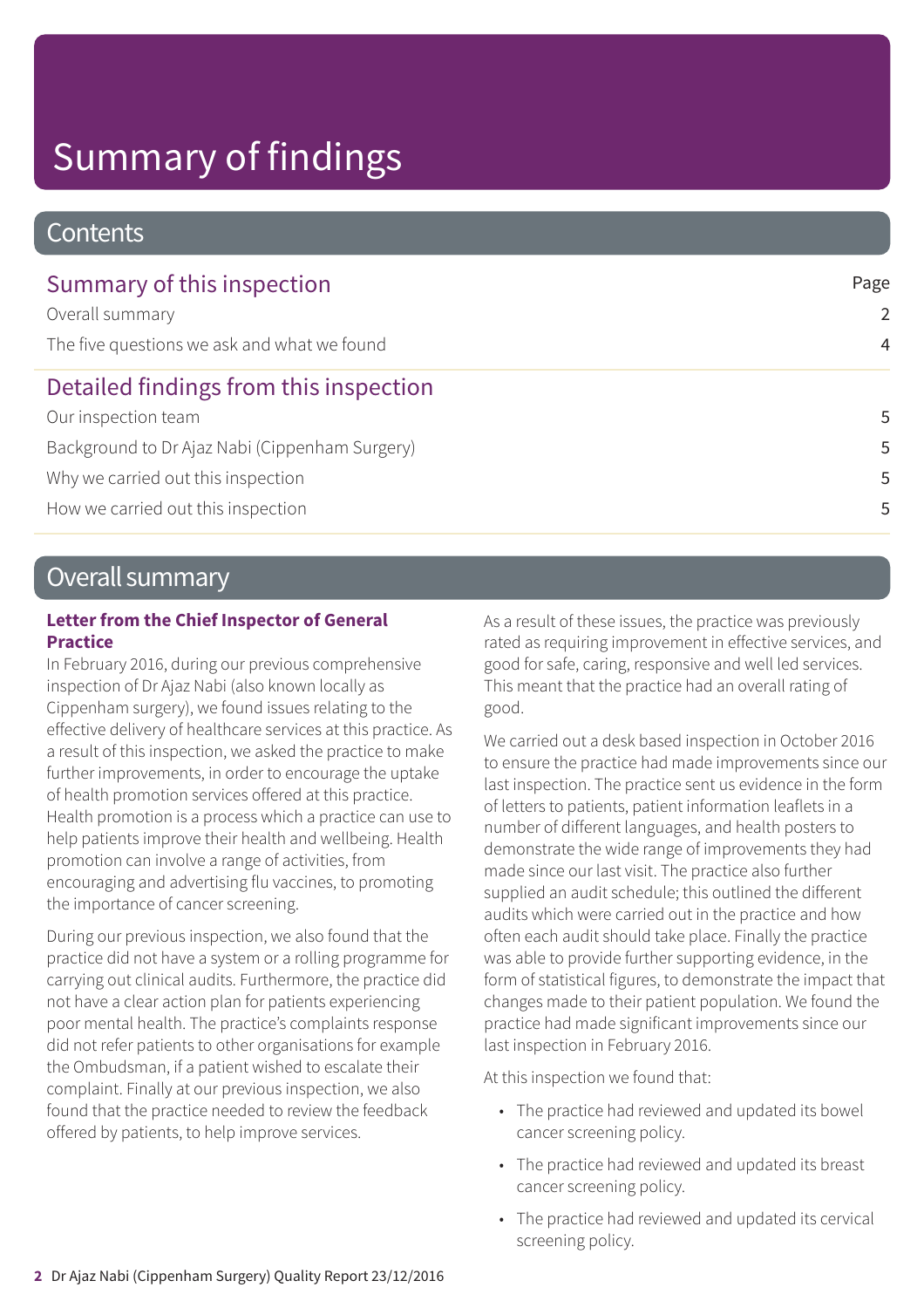# Summary of findings

- The practice developed a patient information leaflet explaining the importance of cervical screening.
- Systems were now in place to promote the benefits of cervical, breast and bowel screening.
- The practice had advised us that they had employed an additional member of staff to help monitor the uptake of flu vaccines within the practice.
- The practice had made changes to their website; this included a link to the NHS choices flu webpage for more information.
- The practice developed an audit schedule, outlining the different audits and when each would take place.
- Systems were now in place to monitor and improve services through the use of a clear programme of audits.
- The practice was able to demonstrate the impact of improvements to patient uptake of health promotion services.
- The practice was able to demonstrate evidence of action taken to improve the outcomes for patients experiencing poor mental health.
- The practice had reviewed and updated their complaints policy and procedures. This ensured that within response to complaints, patients were given the necessary information of the complainant's right to escalate the complaint to the Ombudsman if dissatisfied with the response.
- The practice was able to demonstrate evidence that patient feedback was taken into account regarding practice issues.

Following this desk based inspection we rated the practice as good for providing effective services. The overall rating for the practice remains good. This report should be read in conjunction with the full inspection report of 3 February 2016. A copy of the full inspection report can be found at www.cqc.org.uk.

**Professor Steve Field (CBE FRCP FFPH FRCGP)** Chief Inspector of General Practice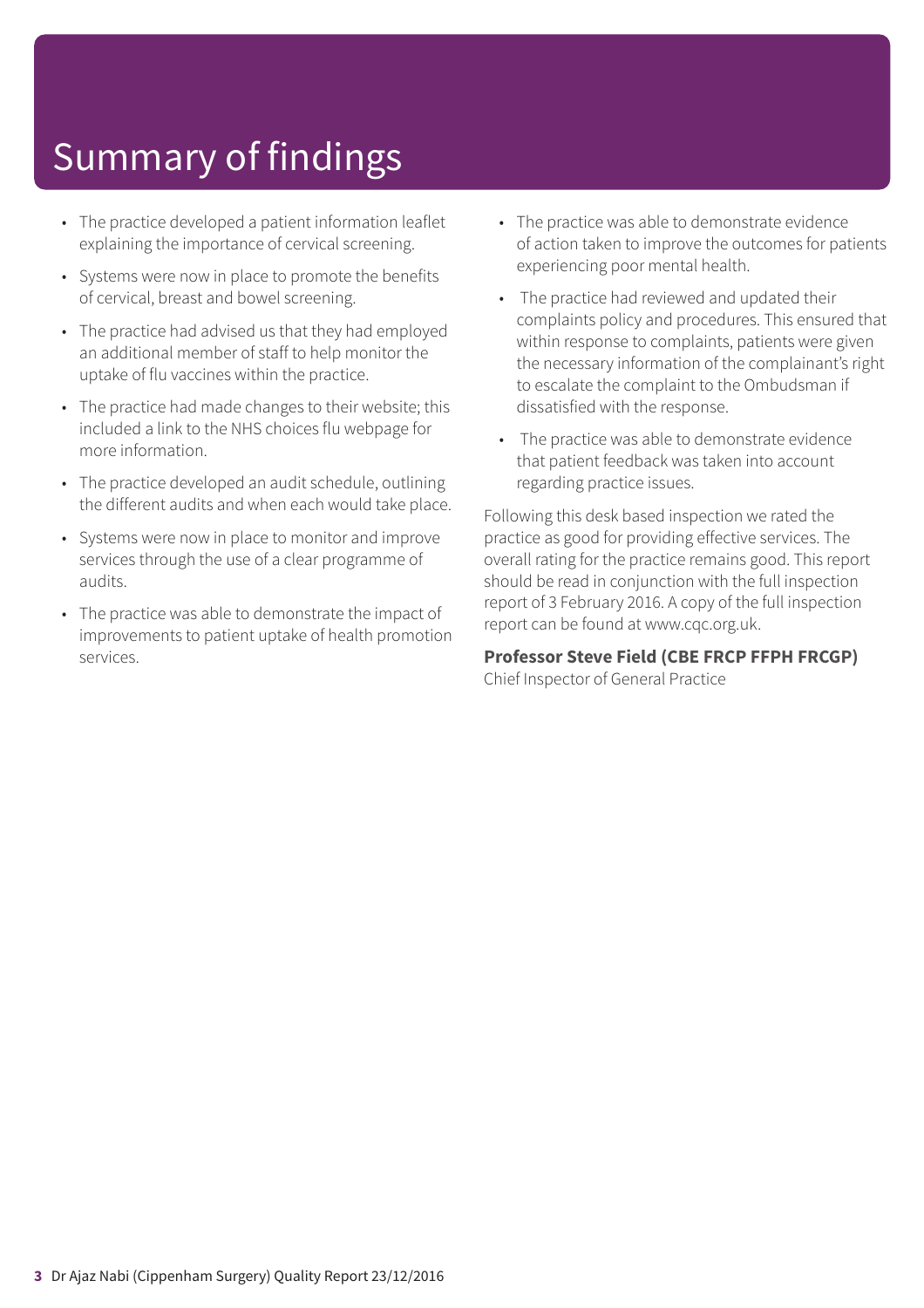# Summary of findings

### The five questions we ask and what we found

We always ask the following five questions of services.

#### **Are services effective?**

Since our last inspection in February 2016, the practice had taken steps to address previous issues found by:

- Reviewing and updating bowel, cervical and breast screening policies.
- Producing a wide range of health promotion materials, in the form of reminder letters, posters and patient information leaflets.

**Good –––**

- Ensuring systems were now in place to promote the benefits of cervical, breast and bowel screening.
- Outlining the schedule for audits, including audit titles and the frequency each audit would take place
- Ensuring systems were now in place to monitor and improve their services through the use of a clear programme of audits.
- Demonstrating the impact of improvements to patient uptake of health promotion services, through the use of statistical data.
- Providing evidence of all action taken to improve the outcomes for patients experiencing poor mental health.
- Reviewing and updating practice complaints policies and procedures. Thus ensuring that within response to complaints, patients were given the necessary information of the complainant's right to escalate the complaint to the Ombudsman, if dissatisfied with the response.
- Providing evidence that patient feedback was taken into account regarding practice issues.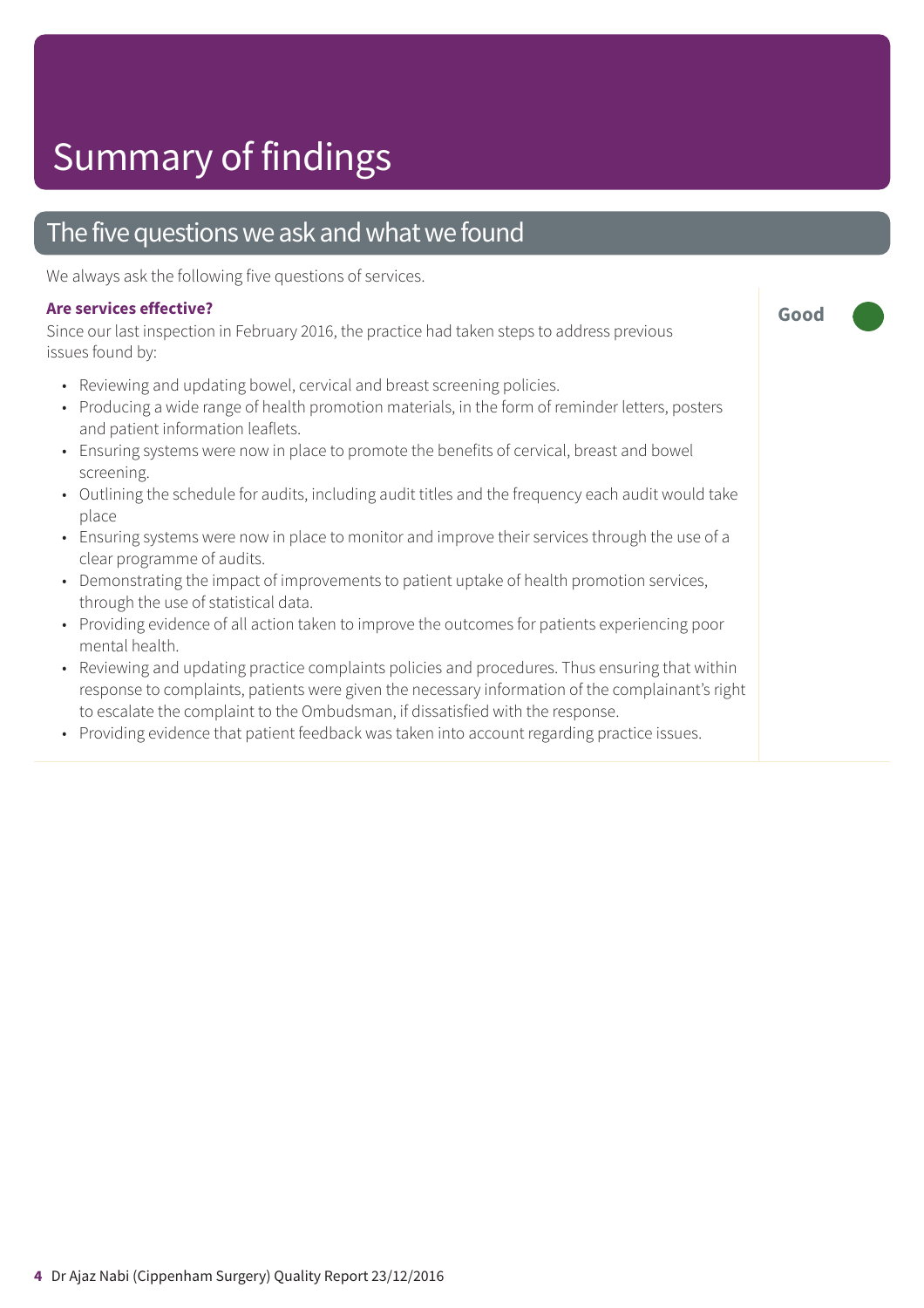

# Dr Ajaz Nabi (Cippenham Surgery) **Detailed findings**

## Our inspection team

#### **Our inspection team was led by:**

Our follow up desk based inspection was undertaken by a CQC Assistant Inspector.

## Background to Dr Ajaz Nabi (Cippenham Surgery)

The Dr Ajaz Nabi surgery (also known locally as Cippenham surgery) is situated in Slough. The practice is located in a converted building with limited car parking for patients and staff. The premises are accessible for patients and visitors who have difficulty managing steps. All patient services are offered on the ground and first floors. The practice comprises of three consulting rooms, one treatment room, a patient waiting area, reception office and management office (located in annexe in the garden area).

This premises was designed for 2,250 patients in 2001 and the patient list size has been significantly increased in last few years. The practice has recognised this challenge and is making efforts to find a new premises in order to meet the increasing demand. At the time of inspection, the practice had a patient population of approximately 5,380 registered patients. The practice population of patients aged between 0 and 39 years is higher than national average and there are a lower number of patients over 45 years old compared to national average.

There is one principal GP and six long term locum GPs at the practice. Five GPs are male and two female. The practice employs three locum practice nurses. The practice manager and a business advisor are supported by a team of administrative and reception staff. Services are provided via a General Medical Services (GMS) contract (GMS contracts are negotiated nationally between GP representatives and the NHS).

The practice is facing difficulties in recruiting a new practice nurse and relying on locum nurses to deliver the services. The practice has recognised they are required to recruit a new permanent practice nurse and actively trying since previous nurse left in October 2015, and another practice

nurse left soon after due to ill health. Since our previous inspection, the practice has recruited a Health Care Assistant (HCA).

The practice has opted out of providing out of hours services to their patients. There are arrangements in place for services to be provided when the surgery is closed and these are displayed at the practice, in the practice information leaflet and on the patient website. Out of hours services are provided during protected learning time and 30 minutes before opening time (between 8am and 8:30am) and after closing time (between 6pm and 6:30pm) by East Berkshire Primary Care service or after 6:30pm, weekends and bank holidays by calling NHS 111.

Services are provided from following location: Dr Ajaz Nabi, 261 Bath Road, Slough, SL1 5PP

## Why we carried out this inspection

We carried out a comprehensive inspection of this service under Section 60 of the Health and Social Care Act 2008 as part of our regulatory functions. This comprehensive

**5** Dr Ajaz Nabi (Cippenham Surgery) Quality Report 23/12/2016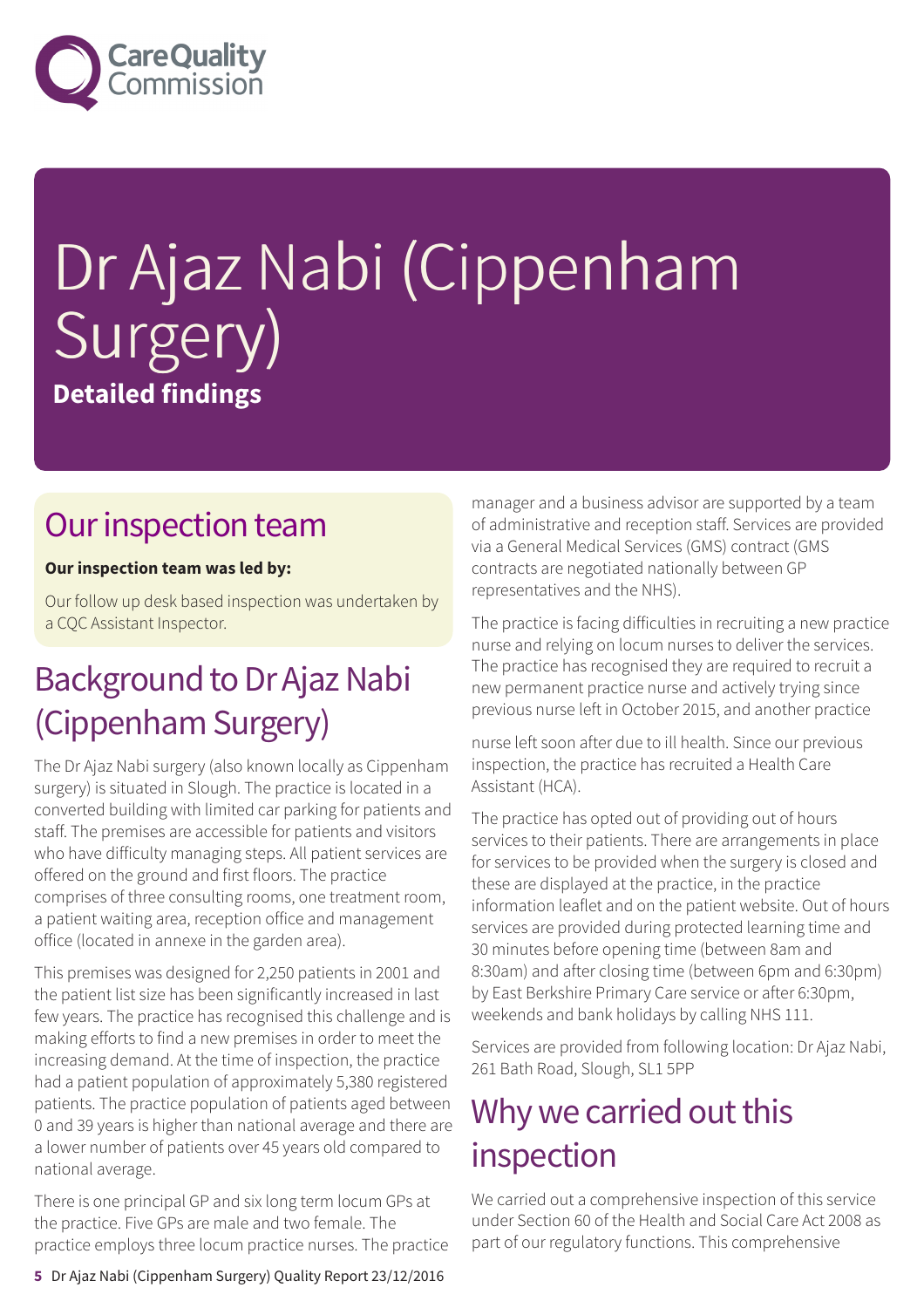## Detailed findings

inspection took place on 3 February 2016, and we published a report setting out our judgements. The practice was overall rated as good. However, it was found to be requires improvement in the effective domain. This was due to poor health promotion, and issues with monitoring services through the use of a clear programme of clinical audits. In addition, the practice did not have a clear action plan for patients experiencing poor mental health issues. Furthermore, the practice's response to complaints did not refer patients to other important complaints organisations for example the Ombudsman .We also found that the practice needed to review the feedback offered by patients, to help improve the services they offered.

We undertook a desk based inspection on 20 October 2016, to check that the practice had taken the actions they told us they would make. We followed up to make sure the necessary changes had been made and found that the provider had demonstrated significant improvement, and that the practice was now meeting the fundamental standards included within this report.

## How we carried out this inspection

We undertook a focused desk based inspection of Dr Ajaz Nabi surgery 20 October 2016. This was carried out to check that the practice had resolved the issues which had been found during our previous inspection in February 2016. We asked the provider to send evidence of the changes they had made to comply with the standards they were not meeting previously.

To complete this desk based inspection we:

• Reviewed evidence that the practice provided to demonstrate the improvements made.

Because this was a focused follow up inspection we looked at one of the five key questions we always ask:

• Is it effective?

We have not revisited Dr Ajaz Nabi as part of this review because the practice was able to provide evidence requested, without the need for an inspection visit.

This report should be read in conjunction with the full inspection report of CQC visit on 3 February 2016. A copy of the full inspection report can be found at www.cqc.org.uk.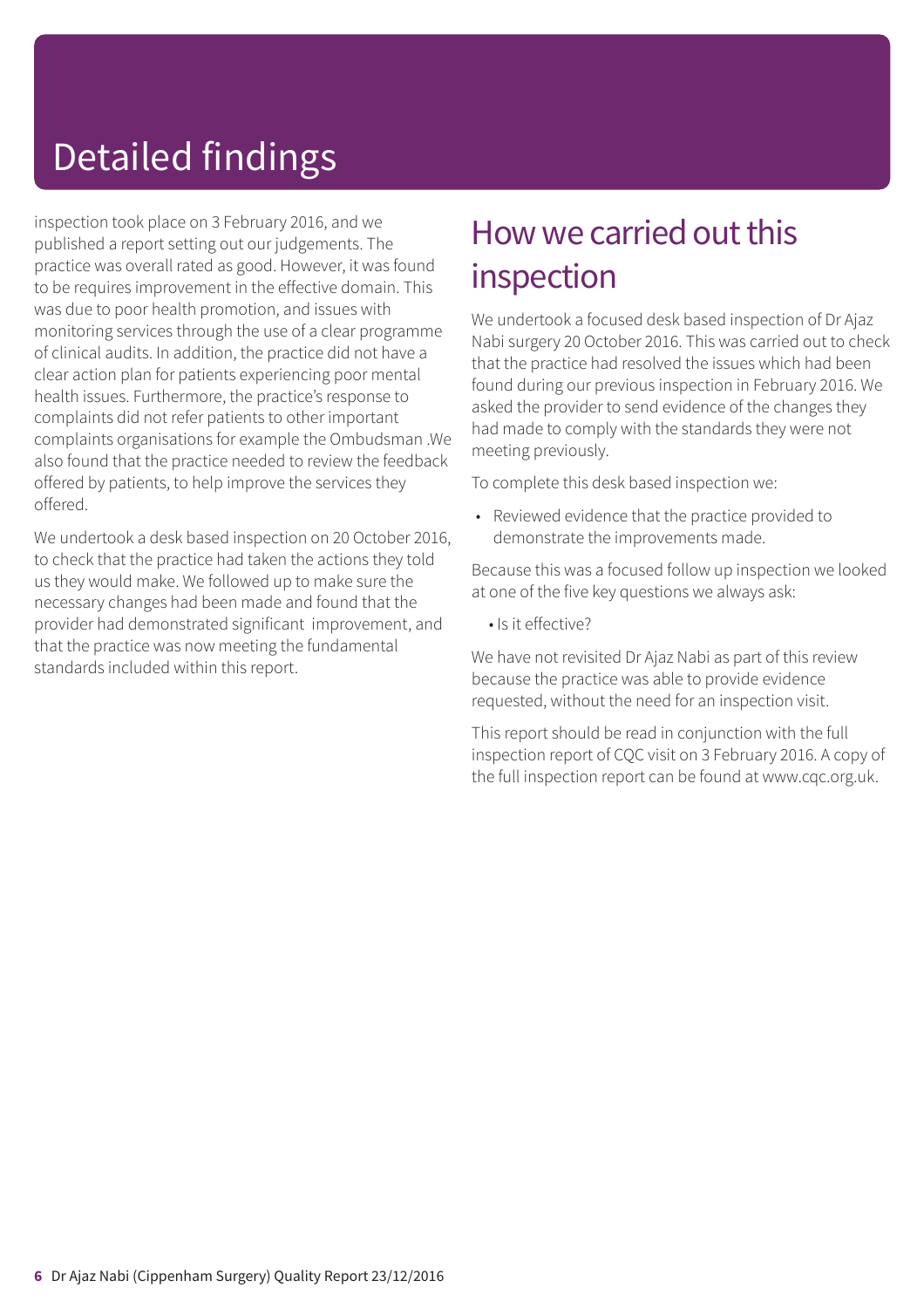# Are services effective?

(for example, treatment is effective)

# **Our findings**

When we inspected the practice in February 2016, we found the practice's uptake for the national screening programmes for cervical, bowel and breast cancer screening was below the national average. For example, the practice's uptake for the cervical screening programme was 57% which was below the national average of 82%. In total 32% of patients eligible had undertaken bowel cancer screening and 52% of patients eligible had been screened for breast cancer, compared to the national averages of 58% and 72% respectively. The flu vaccination rate for the over 65s were found to be 66%, and at risk groups 62%, compared to national averages of 73% and 52% respectively. On the day of inspection the practice was not able to demonstrate how they monitored and encouraged uptake of the national screening programmes.

In addition to this, whilst clinical audits were carried out to assess and demonstrate the quality of service, audits were carried out on a one-off basis and were not completed cycles. There was no planned programme for future audits. The practice also did not have a clear action plan for patients experiencing poor mental health.

During the previous inspection, we also reviewed the practice's complaints procedures and their response to patient complaints. We found that the practice's complaints response did not refer patients to other organisations, for example the Ombudsman, in the event a patient wished to escalate their complaint. Finally during our previous inspection, we also found that the practice needed to review the feedback offered by patients, to help improve services.

Following publication of our report of the inspection, the practice contacted us and provided evidence of the changes they had implemented. The practice reviewed and updated its policies regarding bowel, breast and cervical screening. As a result, the practice supplied a wide range of health promotion materials including reminder letters, health posters and patient information leaflets in a number of different languages. In addition the practice had a supplied an audit schedule. This outlined the areas the practice had monitored and where necessary improved. The audit schedule also provided clear details on the frequency the practice expected to perform audits in the

future. The practice was also able to provide further supporting evidence, in the form of statistical figures, to demonstrate the impact that changes made to their patient population.

We undertook a desk based inspection in October 2016 of the evidence provided, to ensure that improvements had been completed. From our desk based inspection we found:

#### **Supporting patients to live healthier lives**

- The practice had reviewed its bowel cancer screening policy, to reflect what steps would be taken for patients who did not receive a sample kit, or had failed to return their sample to the practice. Based on the updated bowel screening policy, the practice had produced a reminder letter for patients who had failed to return their bowel sample. The reminder letter highlighted the importance of bowel cancer screening. It also provided patients with a helpline telephone number to the National Bowel Cancer screening unit.
- The practice had reviewed its breast cancer screening policy. Based on this review, the practice had ensured that all patients who did not attend their breast screening appointment had this clearly documented in their patient record. In addition the practice had produced a breast cancer screening reminder letter. This letter highlighted the importance of breast cancer screening. It also provided patients with a helpline telephone number to the East Berkshire Breast Diagnostic centre in Windsor.
- The practice had reviewed its cervical screening policy. The policy outlined the steps all staff members; including reception, administration, and clinical (GP and Nurse) staff would take to encourage uptake of this service. The policy included the patients suitable for screening, the system for coding patient's records in the event they failed to attend or respond to invites for cervical screening, and finally the procedure following results from the screening tests. Furthermore, the practice had produced an "opt out letter" for patients who no longer wished to be contacted about this service. The "opt out letter" included further support and information regarding the importance of cervical screening.
- Whilst the practice's 2014/15 figures for bowel, breast and cervical screening were below the national average,